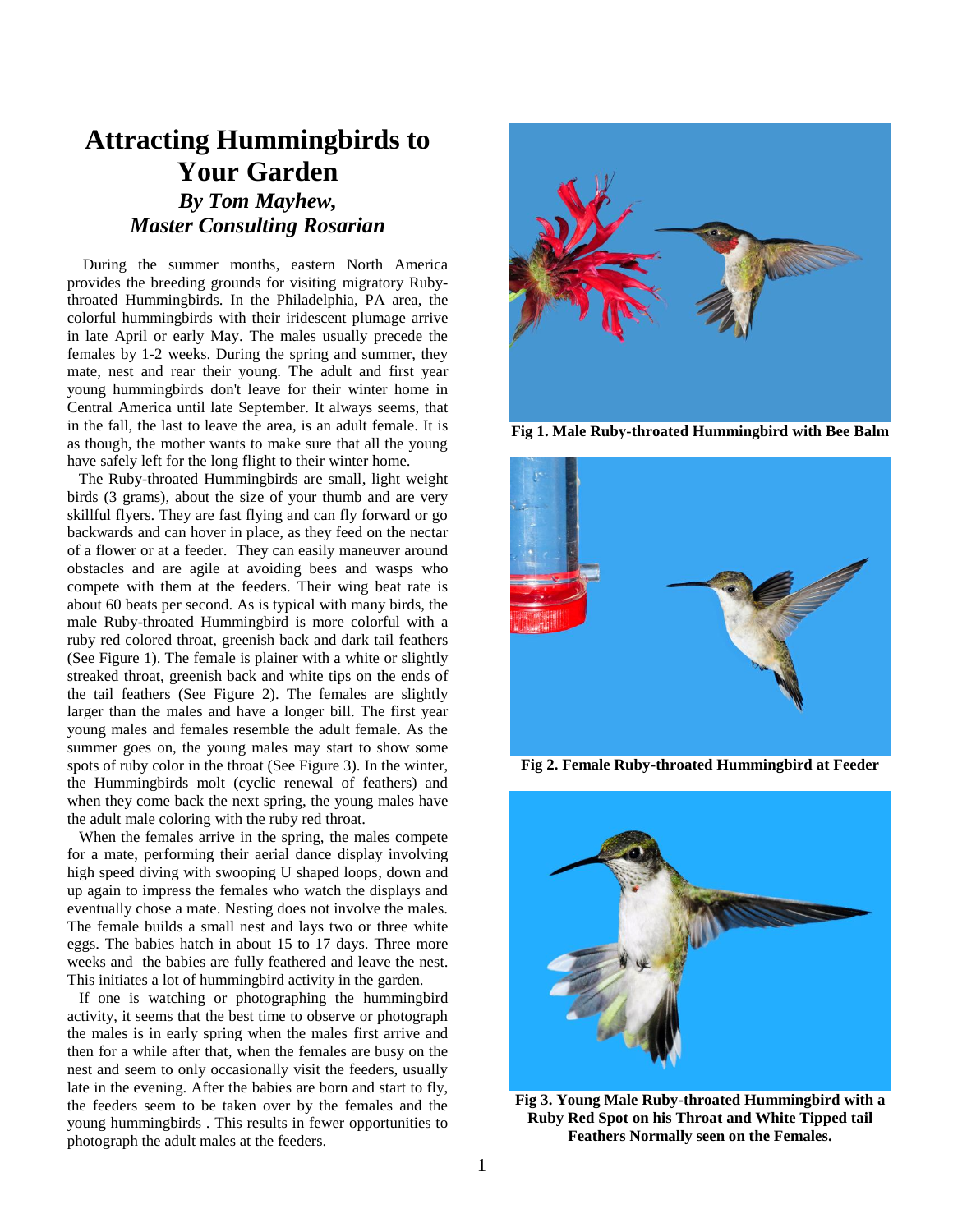## **Attracting Hummingbirds with Plants and Feeders:**

Hummingbirds feed mostly on nectar, insects and spiders, and many plants are pollinated by hummingbirds The nectar is taken in through a long tubular tongue which is inserted deep into a flower. The hummingbirds will revisit the plants they like many times during the daylight hours when they feed. They do not feed at night. The major part of their diet is nectar, but a portion consists of insects and spiders. Often hummingbirds take in insects with an open beak while in flight. (Yes, the beak does open, see Figure 7). Other times insects are picked from plant foliage and flowers.

 A good way to attract hummingbirds to your garden is to grow the types of plants that they like. Some of their favorite nectar plants that I have used include cardinal flower, bee balm, butterfly bush, fuchsias, salvia, abelia, penstemon and a few others. Another method of attracting hummingbirds is to add several hummingbird feeders to your garden. You should keep these filled with fresh sugar water throughout the hummingbird season - mid April through early October. Figures 4, 5 and 6 show several types of feeders. Figure 4 shows a general purpose multiport feeder having four ports, each with a perch for the hummingbird to stand on while feeding. Figure 5 shows a smaller feeder with a single port (spout) and no perch, so the hummingbird has to hover in place while feeding. A single spout is good for photography purposes since you know exactly where the hummingbird will be feeding. The smaller feeder is shown supported by a water filled ant trap which is hung from a pole. The water in the ant trap forms a water moat between the post holding the upper support hook and the outer edge of the water cup. The lower cup hook is used to support the small feeder. The ants that climb up the pole would have to swim in the water moat to get to outer edge of the cup and so this forms a water barrier to stop the ants from getting to the sugar water at the feeder spout. It is helpful to have ant traps on all of the feeders. Ant traps are available from www.Audubon Workshop.com, www.Duncraft.com. and others. Figure 6 shows a window mounted feeder with no perch which is convenient for observing hummingbirds while sitting inside the house. Sometimes an aggressive male hummingbird will claim a feeder as his own and will spend a lot of time fending off other hummingbirds that want to use his feeder. As the summer goes on, bees and wasps will also start to compete for the use of the feeders. See Figure 8. **Sugar Water Mix for Hummingbird Container Feeders:**

 For hummingbird container feeders, a sugar water solution of four parts water to one part white table sugar is easy to prepare and is similar to the natural nectar of flowers that the hummingbirds feed on. The mixture does not have to be exact but should be between three and five parts water to one part table sugar. Red dye is not needed in the water (flower nectar is colorless), and the red color on the feeder is enough to attract the birds attention. To prepare the solution, bring the water to a boil, then add the sugar, stir and bring the solution to a boil again and then turn off the heat. Let the solution cool to room temperature before using it in a clean feeder. Any unused solution should be refrigerated and can

be kept for about a week. Before refilling a feeder, clean it with a brush and periodically soak the interior with a weak solution of bleach for a few minutes to help rid the feeder of any mold that may have built up. Change the feeder solution every 3-4 days to help prevent the buildup of unhealthy conditions in the solution. Generally, a smaller feeder is preferred since its contents will be emptied sooner and you will be refilling it more often with fresh sugar water.



**Fig 4. Hummingbird in Rose Garden at Multiport Feeder**



**Fig 5. Single Spout Feeder held by Water Filled Ant Trap. Cardinal Flower and Rose Bushes are behind the Feeder.**